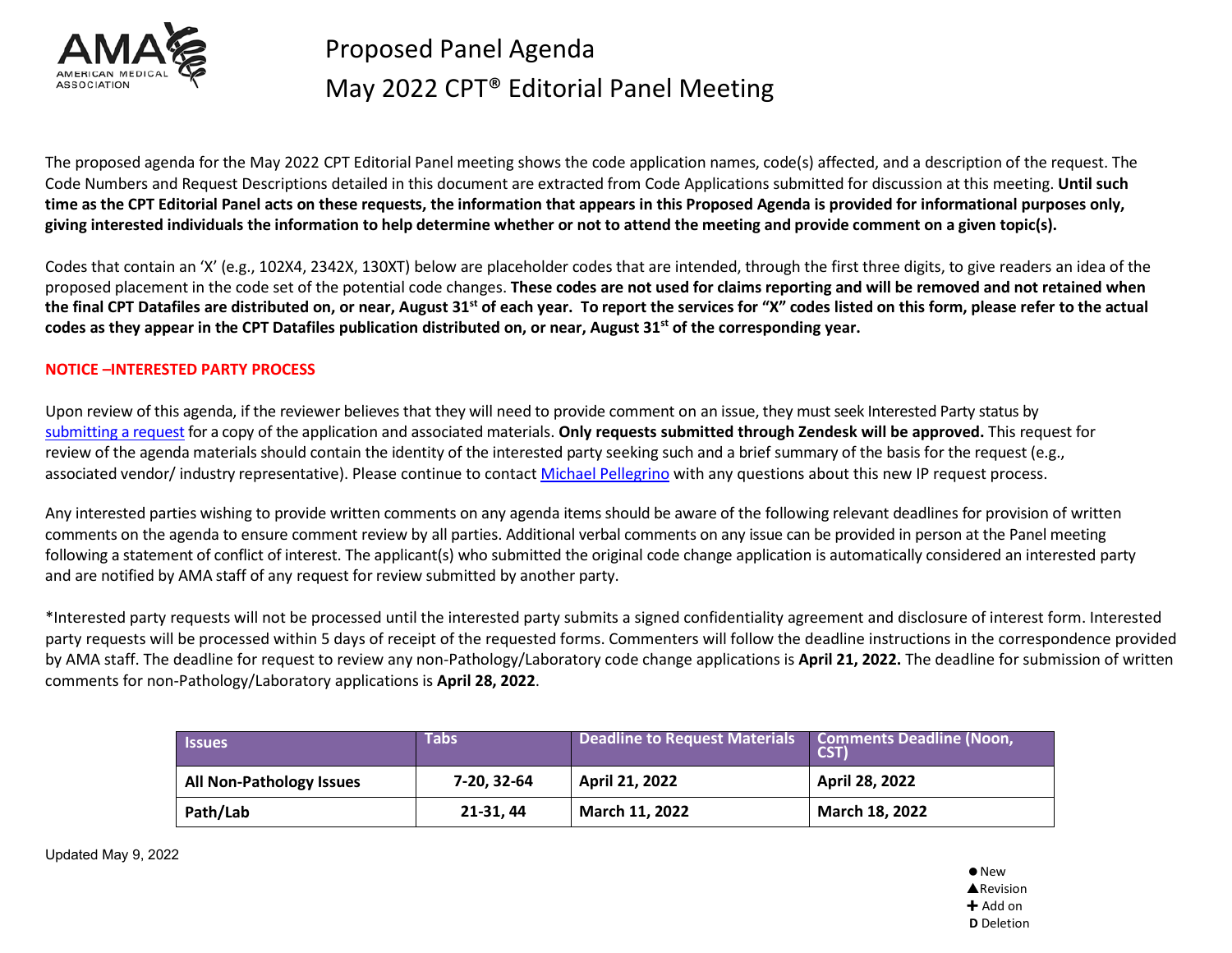

During the time between now and the Panel meeting, the agenda will more than likely be modified to reflect changes (additions, deletions or updates). Please check back frequently for the most up to date information. Outcomes on these actions will be found in the CPT Editorial Panel Summary of Actions for the May 2022 meeting which will be published on or before June 10 to the AMA [website.](https://www.ama-assn.org/about/cpt-editorial-panel/summary-panel-actions)

| Tab#         | Name                                                                       | Code #                    | <b>Request-Description</b>                                                    |
|--------------|----------------------------------------------------------------------------|---------------------------|-------------------------------------------------------------------------------|
|              |                                                                            |                           |                                                                               |
| $\mathbf{7}$ | Ambulatory Pediatric-to-Adult Transition                                   | •9X010                    | Establish codes 9X010, 9X011, 9X012, 9X013 to identify joint transition visit |
|              |                                                                            | •9X011                    | between sending and receiving providers/QHPs/clinical staff                   |
|              |                                                                            | •9X012                    |                                                                               |
|              |                                                                            | •9X013                    |                                                                               |
| 8            | Opioid Use Disorder Treatment Services                                     |                           | <b>WITHDRAWN</b>                                                              |
|              |                                                                            |                           |                                                                               |
| 9            | Laparoscopic Subtotal Cholecystectomy                                      |                           | <b>WITHDRAWN</b>                                                              |
|              |                                                                            |                           |                                                                               |
| 10           | Cat III 0424T-0436T to Cat I - Phrenic Nerve                               | $\bullet$ 3X000<br>D0424T | Establish codes 3X000-3X007, 9X006, 9X007, 9X008 to report phrenic            |
|              | <b>Stimulation System</b>                                                  | $\bullet$ 3X001<br>D0425T | nerve stimulation system procedures and services; and delete Category III     |
|              |                                                                            | $\bullet$ 3X002<br>D0426T | codes 0424T-0436T                                                             |
|              |                                                                            | $\bullet$ 3X003<br>D0427T |                                                                               |
|              |                                                                            | D0428T<br>$\bullet$ 3X004 |                                                                               |
|              |                                                                            | $\bullet$ 3X005<br>D0429T |                                                                               |
|              |                                                                            | $\bullet$ 3X006<br>D0430T |                                                                               |
|              |                                                                            | $\bullet$ 3X007<br>D0431T |                                                                               |
|              |                                                                            | •9X006<br>D0432T          |                                                                               |
|              |                                                                            | D0433T<br>•9X007          |                                                                               |
|              |                                                                            | D0434T<br>•9X008          |                                                                               |
|              |                                                                            | D0435T                    |                                                                               |
|              |                                                                            | D0436T                    |                                                                               |
| 11           | Transluminal Dilation of Aqueous Outflow                                   | ▲66174                    | Revise codes 66174 and 66175 by adding an example of transluminal             |
|              | Canal - Revise 66174                                                       | ▲66175                    | dilation                                                                      |
| 12           | Cat III - Arteriovenous Anastomosis with<br><b>External Support Device</b> |                           | <b>WITHDRAWN</b>                                                              |
|              |                                                                            |                           |                                                                               |

Updated May 9, 2022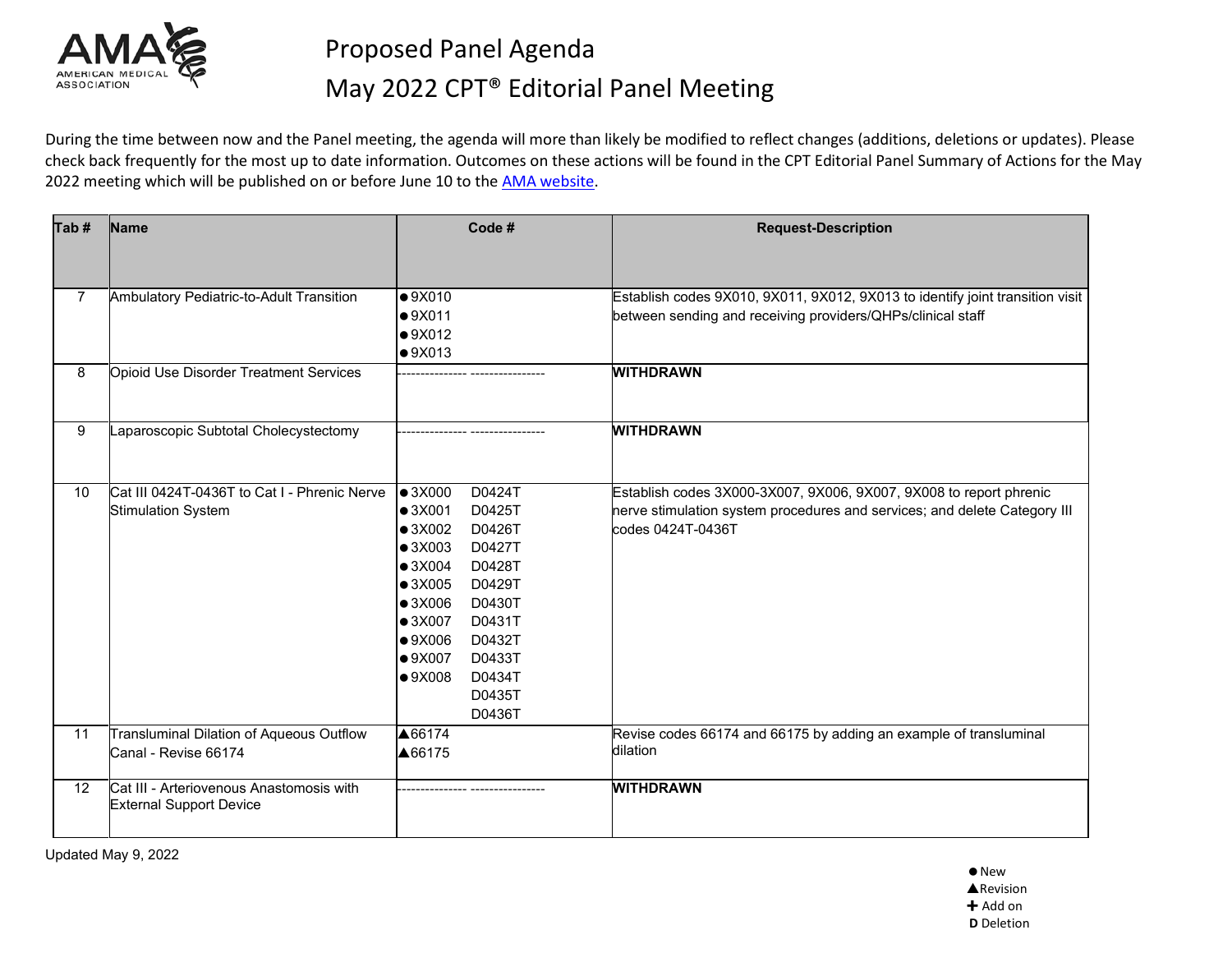

| Tab# | Name                                              | Code #                                                 | <b>Request-Description</b>                                                                                                                                     |
|------|---------------------------------------------------|--------------------------------------------------------|----------------------------------------------------------------------------------------------------------------------------------------------------------------|
|      |                                                   |                                                        |                                                                                                                                                                |
| 13   | Extracapsular Cataract Removal - Revise<br>66984  |                                                        | <b>WITHDRAWN</b>                                                                                                                                               |
| 14   | Fluorescent-guided Craniotomy                     | $\bullet$ 6X00X                                        | Establish code 6X00X to report fluorescent-guided craniotomy                                                                                                   |
| 15   | Open Subtotal Cholecystectomy                     |                                                        | <b>WITHDRAWN</b>                                                                                                                                               |
| 16   | Salpingectomy - Revise 58611                      | ▲58611                                                 | Revise code 58611 to include removal of fallopian tubes                                                                                                        |
| 17   | Stab Phlebectomy                                  |                                                        | <b>WITHDRAWN</b>                                                                                                                                               |
| 18   | Intra-abdominal Tumor Procedures                  |                                                        | <b>WITHDRAWN</b>                                                                                                                                               |
| 19   | <b>SPECT Services - Editorial Changes</b>         | ▲78803<br>▲78830<br>▲78831<br>▲78832                   | Revise codes 78803, 78830, 78831, 78832 to differentiate reporting<br>separate acquisitions with two radiopharmaceuticals                                      |
| 20   | Intraoperative Cardiac Ultrasound Services        | $\bullet$ 7X000<br>● 7X001<br>● 7X002<br>● 7X003       | Establish codes 7X000, 7X001, 7X002, 7X003 to report intraoperative<br>cardiac ultrasound services                                                             |
| 21   | Actin (Smooth Muscle) Antibody Testing            |                                                        | <b>WITHDRAWN</b>                                                                                                                                               |
| 22   | AQP4 Antibody Testing - Screening versus<br>Titer | $\bullet 8X004$<br>$\bullet$ 8X005<br>▲86052<br>▲86053 | Establish codes 8X004, 8X005 to denote AQP4 antibody testing procedures<br>for titer; and revise codes 86052, 86053 to denote screening for each<br>"antibody" |

Updated May 9, 2022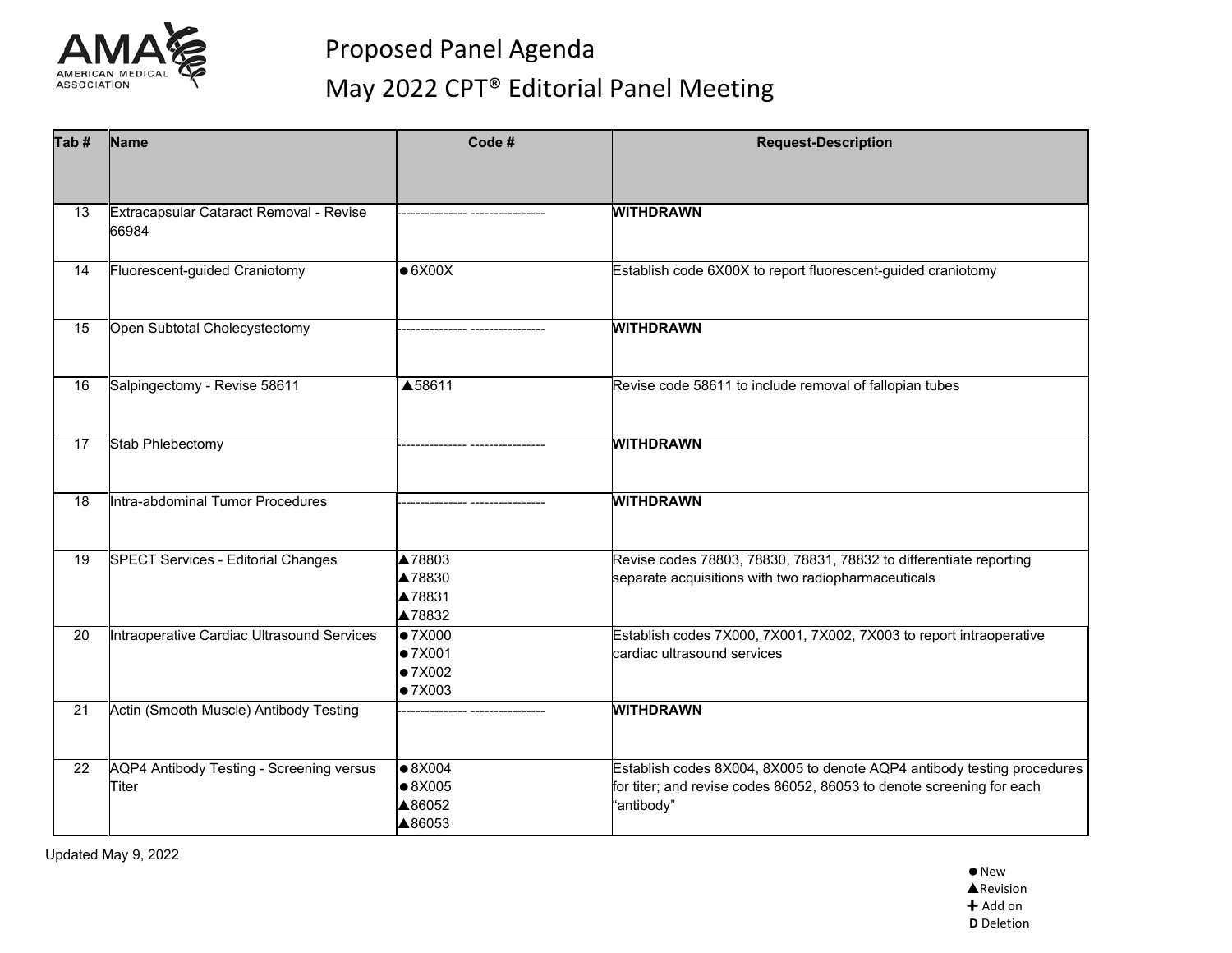

| Tab# | <b>Name</b>                                                       | Code #                    | <b>Request-Description</b>                                                |
|------|-------------------------------------------------------------------|---------------------------|---------------------------------------------------------------------------|
|      |                                                                   |                           |                                                                           |
| 23   | <b>HPV Extended Genotyping</b>                                    | $\bullet$ 8X001           | Establish code 8X001 for Human Papillomavirus (HPV), 5 or greater that is |
|      |                                                                   |                           | separately reported high-risk types                                       |
| 24   | Gadolinium                                                        | $\bullet$ 83XXX           | Establish code 83XXX to the Chemistry section to report gadolinium        |
|      |                                                                   |                           |                                                                           |
| 25   | Cytogenomics with Optical Genome Mapping                          |                           | <b>WITHDRAWN</b>                                                          |
|      |                                                                   |                           |                                                                           |
| 26   | Hep B Surface Antigen Immunoassay                                 | $\bullet 8X002$           | Establish code 8X002 to report quantitative immunoassay for hepatitis B   |
|      |                                                                   |                           | surface antigen                                                           |
| 27   | MOG-IgG1 Antibody Testing - Screening                             | $\bullet$ 8X007           | Establish 8X007, 8X008 to denote MOG-IgG1 antibody testing procedures     |
|      | versus Titer                                                      | $\bullet$ 8X008<br>▲86362 | for titer; and revise 86362, 86363 to denote screening for each "antibody |
|      |                                                                   | ▲86363                    |                                                                           |
| 28   | MAAA-Tumor Methylation Classifier                                 | $\bullet$ 815XX           | Establish MAAA code 815XX to report a tumor methylation classifier        |
|      |                                                                   |                           |                                                                           |
| 29   | Respiratory Pathogen - Revise 87631-33                            |                           | <b>WITHDRAWN</b>                                                          |
|      |                                                                   |                           |                                                                           |
| 30   | Tick-Borne Organisms Detection by PCR                             | $\bullet$ 8X009           | Establish codes 8X009, 8X010. 8X011, 8X012, to report infectious agent    |
|      |                                                                   | $\bullet$ 8X010<br>•8X011 | detection for tick-borne illness/microbes                                 |
|      |                                                                   | $\bullet$ 8X012           |                                                                           |
| 31   | MAAA-Tumor Tissue Modified HPV DNA                                | $\bullet$ 8X00X           | Establish MAAA code 8X00X to report circulating cell-free DNA to identify |
|      |                                                                   |                           | tumor tissue modified Human Papillomavirus (HPV) DNA to identify tumor    |
|      |                                                                   |                           | tissue modified viral (TTMV)                                              |
| 32   | 3D Echocardiographic Imaging 93319 -<br><b>Parenthetical Note</b> |                           | <b>WITHDRAWN</b>                                                          |
|      |                                                                   |                           |                                                                           |

Updated May 9, 2022

 $\bullet$  New **A**Revision + Add on **D** Deletion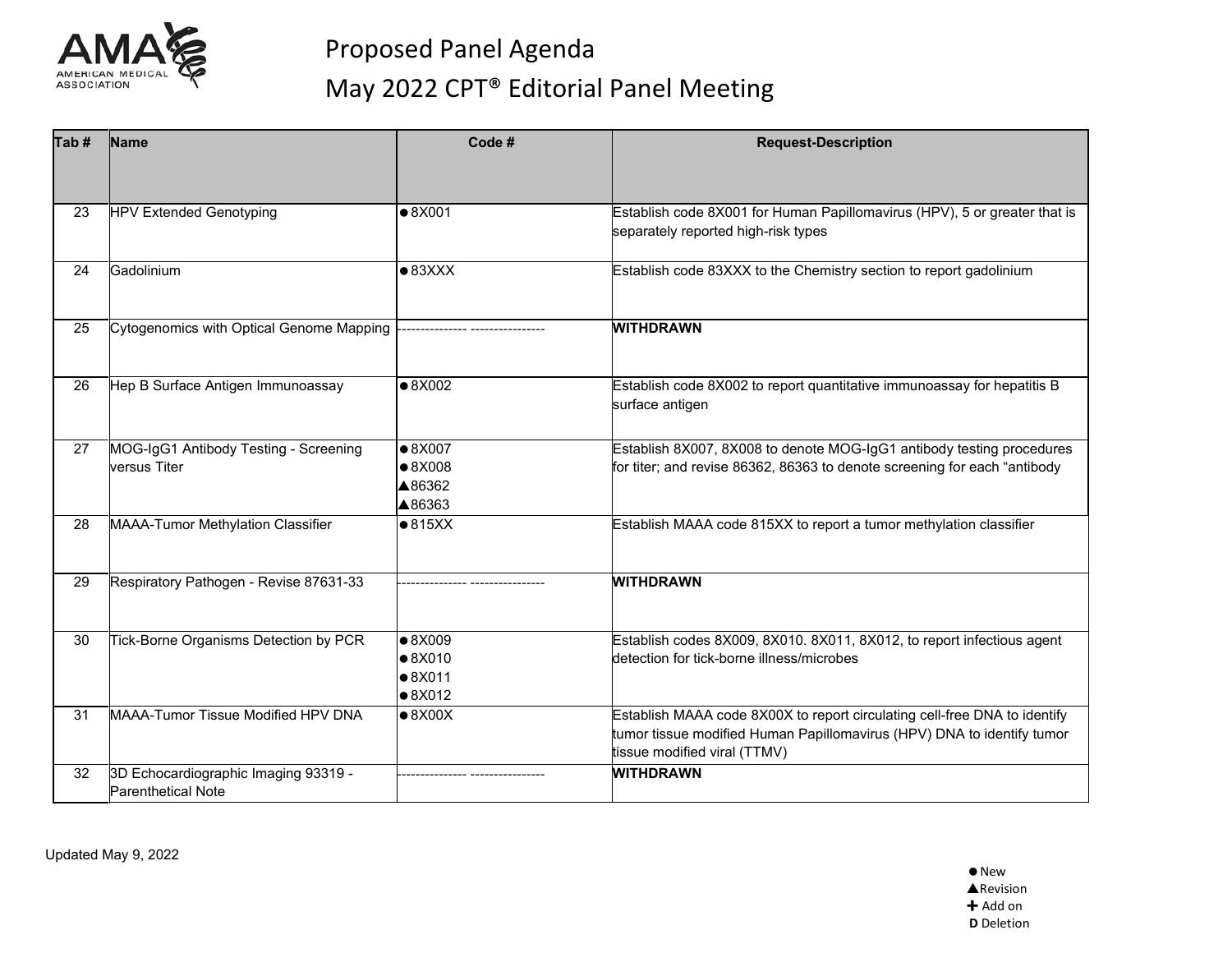

| Tab# | Name                                                                              | Code #          | <b>Request-Description</b>                                                  |
|------|-----------------------------------------------------------------------------------|-----------------|-----------------------------------------------------------------------------|
|      |                                                                                   |                 |                                                                             |
| 33   | Group Psychotherapy - Revise 90849                                                |                 | <b>WITHDRAWN</b>                                                            |
|      |                                                                                   |                 |                                                                             |
| 34   | Al Generated Oncologic Therapies                                                  | •9X021          | Establish code 9X021 to report the use of an analytic tool to assist in     |
|      |                                                                                   |                 | determining the appropriate treatment pathway for oncology patients         |
| 35   | <b>Caregiver Training Services</b>                                                | •9X014          | Establish codes 9X015, 9X016, 9X017 to report skilled training of caregiver |
|      |                                                                                   | $\bullet$ 9X016 | strategies and techniques                                                   |
|      |                                                                                   | $\bullet$ 9X017 | <b>WITHDRAWN</b>                                                            |
| 36   | Intracardiac Electrophysiologcial Procedures<br>93654 Parenthetical Note Revision |                 |                                                                             |
| 37   | Post Operative Low Level Laser Therapy                                            | $\bullet$ 9X022 | Establish code 9X022 code to report low-level laser therapy for post        |
|      |                                                                                   |                 | operative pain                                                              |
| 38   | Electroencephalogram Monitoring                                                   |                 | <b>WITHDRAWN</b>                                                            |
|      |                                                                                   |                 |                                                                             |
| 39   | <b>Human Milk Donation Services</b>                                               | •9X009          | Establish code 9X009 to report pasteurized donor human milk services        |
|      |                                                                                   |                 |                                                                             |
| 40   | Therapeutic Monitoring Services                                                   |                 | <b>WITHDRAWN</b>                                                            |
|      |                                                                                   |                 |                                                                             |
| 41   | Vaccine Counseling                                                                |                 | <b>WITHDRAWN</b>                                                            |
|      |                                                                                   |                 |                                                                             |
| 42   | <b>Respiratory Syncytial Virus Vaccine</b>                                        | •9X018          | Establish 9X018 to report RSV vaccine product and administration            |
|      |                                                                                   |                 |                                                                             |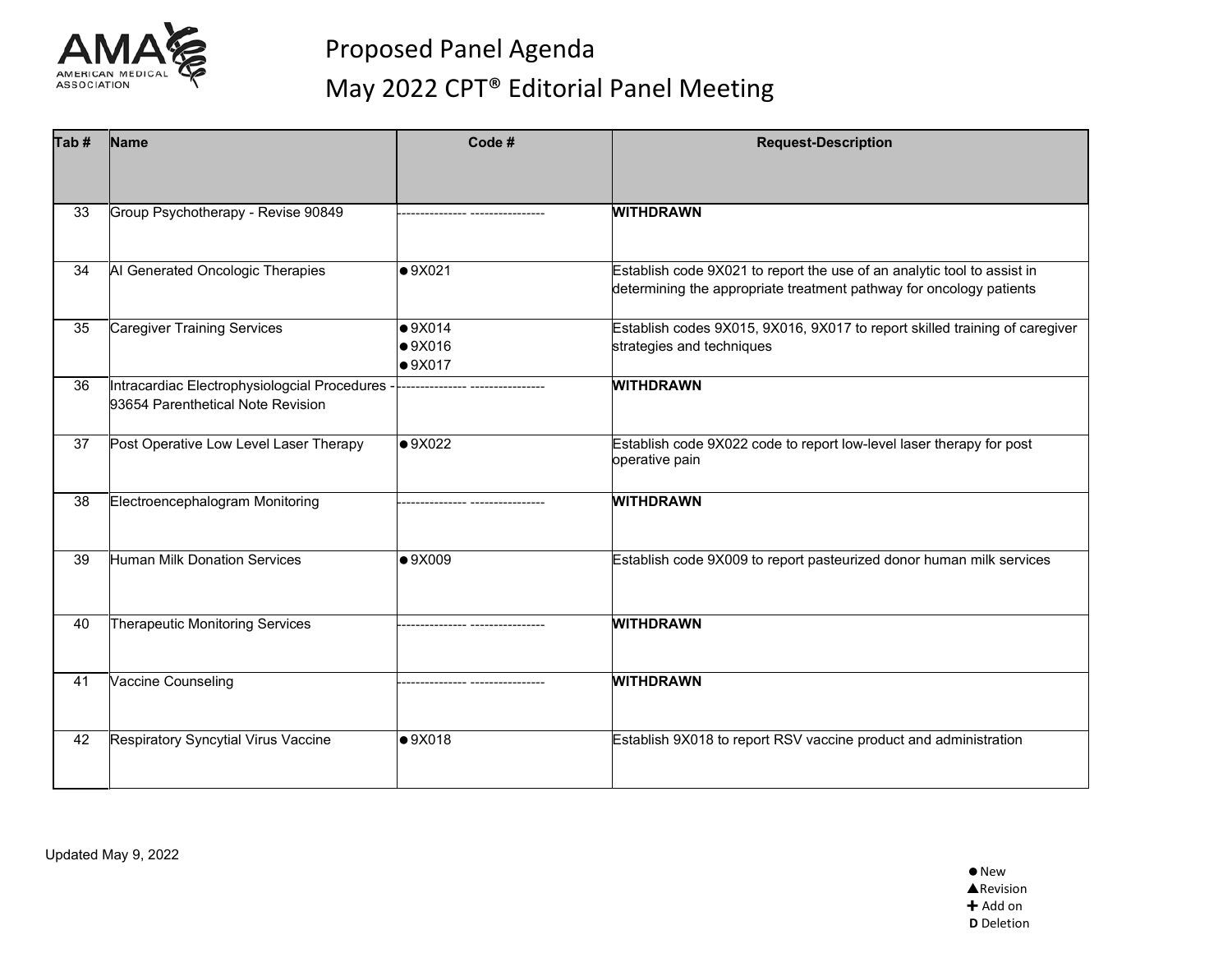

| Tab# | Name                                                                      | Code #                                                                                                                                                                                                                                              | <b>Request-Description</b>                                                                                                                                         |
|------|---------------------------------------------------------------------------|-----------------------------------------------------------------------------------------------------------------------------------------------------------------------------------------------------------------------------------------------------|--------------------------------------------------------------------------------------------------------------------------------------------------------------------|
|      |                                                                           |                                                                                                                                                                                                                                                     |                                                                                                                                                                    |
| 43   | Cat II - Medication Adherence for Opioid Use<br><b>Disorder</b>           |                                                                                                                                                                                                                                                     | <b>WITHDRAWN</b>                                                                                                                                                   |
| 44   | Cat III - Digital Pathology                                               | $\bullet$ X025T<br>$\bullet$ X018T<br>$\bullet$ X019T<br>$\bullet$ X026T<br>$\bullet$ X020T<br>$\bullet$ X027T<br>$\bullet$ X028T<br>$\bullet$ X021T<br>$\bullet$ X022T<br>$\bullet$ X029T<br>$\bullet$ X023T<br>$\bullet$ X030T<br>$\bullet$ X024T | Establish codes X018T-X030T to report additional service requirements<br>associated with digitizing glass microscope slides for primary diagnosis                  |
| 45   | Cat III - Al Analysis for Cardiac Function<br>Services                    | $\bullet$ X044T<br>$\bullet$ X045T<br>$\bullet$ X046T<br>$\bullet$ X047T                                                                                                                                                                            | Establish codes X044T, X045T, X046T, X047T to report artificial intelligence<br>(AI) to ECG data for possible detection and autonomous generation                  |
| 46   | Cat III - Transcutaneous Magnetic Nerve<br>Stimulation                    | $\bullet$ X060T<br>$\bullet$ X061T<br>$\bullet$ X062T<br>$\bullet$ X063T                                                                                                                                                                            | Establish codes X060T, X061T, X062T, and X063T and new guidelines for<br>reporting initial treatment of transcutaneous magnetic stimulation of<br>peripheral nerve |
| 47   | Cat III - Virtual Reality-Mediated Therapy                                | $\bullet$ X050T                                                                                                                                                                                                                                     | Establish code X050T to report virtual reality-mediated therapy                                                                                                    |
| 48   | Cat III - Virtual Reality (VR) Procedural<br><b>Dissociation Services</b> | $\bullet$ X051T<br>$\bullet$ X052T<br>$\bullet$ X053T<br>$\bullet$ X054T                                                                                                                                                                            | Establish codes X051T, X052T, X053T, X054T to report Virtual Reality (VR)<br><b>Procedural Dissociation services</b>                                               |
| 49   | Cat III - Self-assembling Peptide Barrier<br><b>Wound Therapy</b>         |                                                                                                                                                                                                                                                     | <b>WITHDRAWN</b>                                                                                                                                                   |
| 50   | Cat III - Dorsal Sacroiliac Joint Arthrodesis                             | $\bullet$ X034T                                                                                                                                                                                                                                     | Establish code X034T to report posterior approach minimally invasive<br>strategy for SI joint stabilization/fusion using allograft                                 |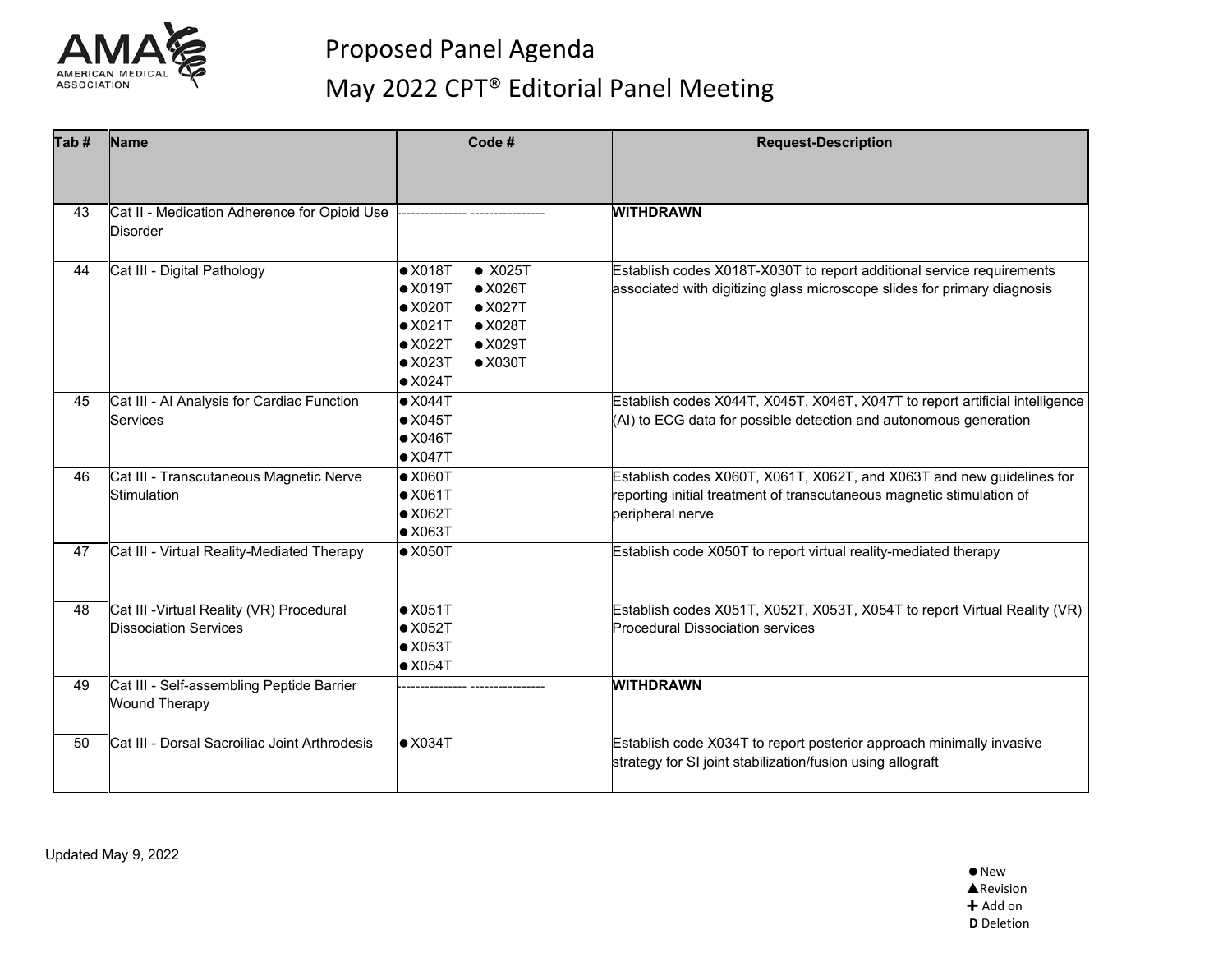

| Tab# | <b>Name</b>                                                           | Code #                                                                                      | <b>Request-Description</b>                                                                                                                                        |
|------|-----------------------------------------------------------------------|---------------------------------------------------------------------------------------------|-------------------------------------------------------------------------------------------------------------------------------------------------------------------|
|      |                                                                       |                                                                                             |                                                                                                                                                                   |
| 51   | Cat III - Mechanical Hypothermic<br>Management                        | $\bullet$ X039T                                                                             | Establish code X039T to report mechanical hypothermia management                                                                                                  |
| 52   | Cat III - Dual Chamber Leadless Pacemaker                             | $\bullet$ X064T<br>$\bullet$ X065T<br>$\bullet$ X066T<br>$\bullet$ X067T<br>$\bullet$ X068T | Establish codes X064T, X065T, X066T, X067T, X068T and guidelines for<br>reporting dual chamber leadless pacemaker procedures                                      |
| 53   | Cat III - Al Assisted Epidural Placement                              | $\bullet$ X048T<br>$\bullet$ X049T                                                          | Establish codes X048T, X049T to report epidural spinal needle placement<br>using a software system that integrates Artificial Intelligence                        |
| 54   | Cat III - Computer-based Musculoskeletal<br>Assessment                | $\bullet$ X055T                                                                             | Establish code X055T to report augmentative computer-based analysis of<br>motion, posture, gait, and muscle function utilizing surface<br>mechanomyography (sMMG) |
| 55   | Cat III - Non-invasive GI Myoelectrical<br>Measurement                | $\bullet$ X069T                                                                             | Establish code X069T for reporting gastrointestinal myoelectrical activity                                                                                        |
| 56   | Cat III - Rectal Administration of<br><b>Biotherapeutic Agent</b>     | $\bullet$ X041T                                                                             | Establish code X041T to report administration and instillation of therapeutic<br>agent via rectum into lower gastrointestinal tract                               |
| 57   | Cat III - Noninvasive Intracardiac Mapping                            |                                                                                             | <b>WITHDRAWN</b>                                                                                                                                                  |
| 58   | Cat III - Al Assisted Developmental<br><b>Behavioral Assessment</b>   |                                                                                             | <b>WITHDRAWN</b>                                                                                                                                                  |
| 59   | Cat III - Pulmonary Tissue Ventilation<br>Analysis                    |                                                                                             | <b>WITHDRAWN</b>                                                                                                                                                  |
| 60   | Cat III - Indirect Bronchoscopic Delivery of<br>Radiofrequency Energy | $\bullet$ X043T                                                                             | Establish code X043T to report indirect bronchoscopic delivery of<br>radiofrequency energy                                                                        |

Updated May 9, 2022